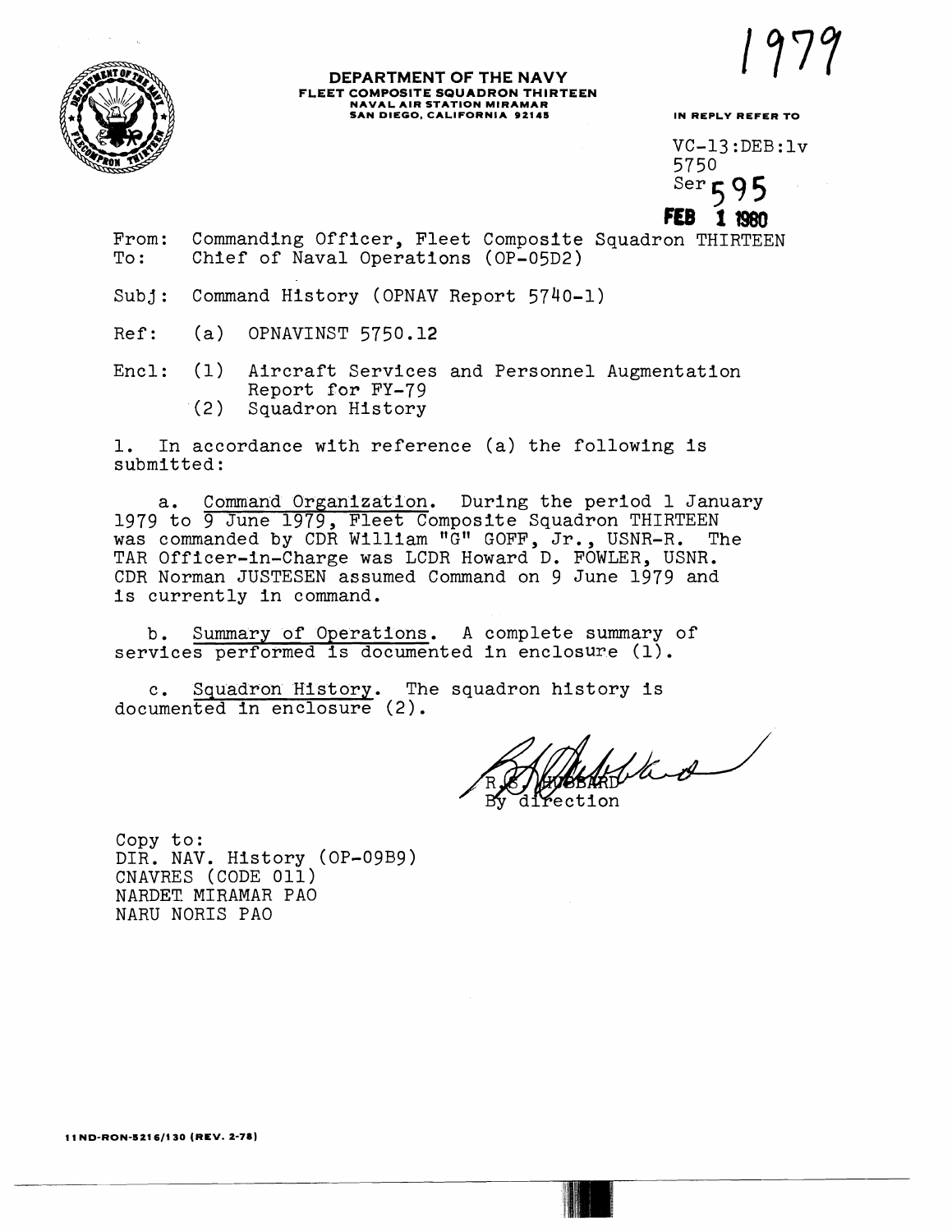VC-13 Aircraft Services and Personnel Augmentation Report for Fiscal Year 1979:

| <b>ACTIVITY</b>                 | SORTIES               | HOURS          | SERVICE                        |
|---------------------------------|-----------------------|----------------|--------------------------------|
| $VF-114$                        | 7                     | 8.6            | DACT                           |
| $VF - 302$                      | 216                   | 277.6          | DACT                           |
| $VF - 302$                      | $\mathbf{c}$          | 3.2            | $\ddot{\phantom{a}}$<br>Tanker |
| $VF-301$                        | 94                    | 128.7          | ÷<br>DACT                      |
| $VF - 301$                      | $\mathbf{S}$          | 3.0            | Tanker                         |
| $VF-121$                        | 4                     | 5.4            | DACT                           |
| $VF-121$                        | $\mathbf 1$           | 2.5            | Tanker                         |
| $VA - 305$                      | $\overline{7}$        | 15.0           | Banner                         |
| $VA-305$                        | $\overline{1}$        | 8.5            | DACT                           |
| $CVM-11$                        | 11                    | 19.6           | MASSEX                         |
| $VF-111$                        | $\mathbf 7$           | 9.2            | DACT                           |
| $VF-124$                        | 89                    | 126.8          | DACT                           |
| $VF-124$                        | 11                    | 21.6           | Banner                         |
| $VF-124$                        | $\mathbf 7$           | 11.7           | Tanker                         |
| $VF-124$                        | $\mathbf{S}$          | $3 \cdot 1$    | DART                           |
| $VF - 124$                      | 6                     | 13.5           | Radar Tracking                 |
| $VF-51$                         | $\bf8$                | 11.2           | DACT                           |
| $VF-51$                         | $\mathbf 1$           | 1.9            | Banner                         |
| $VF-51$                         | 4                     | 7.6            | MASSEX                         |
| $VF-1$                          | 16                    | 21.5           | DACT                           |
| $VF-2$                          | 19                    | 23.0           | DACT                           |
| $VF-2$                          | $\mathbf 1$           | 1.2            | DART                           |
| $VF-2$                          | $\mathbf{1}$          | 1.8            | Banner                         |
| $VMFA-231$                      | 6                     | 6.3            | DACT                           |
| $VAW-88$                        | 4                     | 10.5           | Intercept Control              |
| $VF - 202$                      | 59                    | 92.5           | DACT                           |
| $VF-1285$                       | 65                    | 102.1          | DACT                           |
| Reserve Fighter Derby           | 78                    | 91.6           | DACT                           |
| 6585th Test Group(HOLLOMAN AFB) | 32                    | 51.3           | DACT                           |
| <b>NORAD</b>                    | 1                     | 2.0            | Norad Exercise                 |
| $CAG-20$                        | 90                    | 90.4           | DACT                           |
| $CAG-30$                        | 57                    | 71.6           | DACT                           |
| $VF-24$                         | 15                    | 18.1           | DACT                           |
| $VF-24$                         | 1                     | 1.5            | Tanker                         |
| $VF-211$                        | 10                    | 11.5           | DACT                           |
| Kavy Fighter Weapons School     |                       | 12.3           | DACT                           |
| Havy Fighter Weapons School     | いコド                   | 1.0            | Escort                         |
| Havy Fighter Weapons School     |                       | 7.2            | DART                           |
| Havy Fighter Weapons School     | 47                    | 67.9           | Banner                         |
| $VFF - 232$                     | $\mathbf{c}$          | $3 \cdot \rho$ | Intercept Control              |
| Air Controllers School          | 95                    | 181:7          | Intercept Control              |
| Fleetex 1-79                    | 17                    | 27.1           | Fleetex                        |
| Readiex 2-79                    | 8                     | 19.9           | Readiex                        |
| Readiex 2A-79                   | $\tilde{\mathcal{C}}$ | 15.5           | Readiex                        |
| Readiex 3-79                    | $\tilde{\epsilon}$    | 3.5            | Readiex                        |
| $VF-24/VF-211$                  | 107                   | 114.1          | Banner/DACT                    |
| DESRON 27                       |                       | 2.0            | $TDU-22$                       |
| DESROW 37                       |                       | 2.1            | <b>TDU-22</b>                  |

Enclosure (1)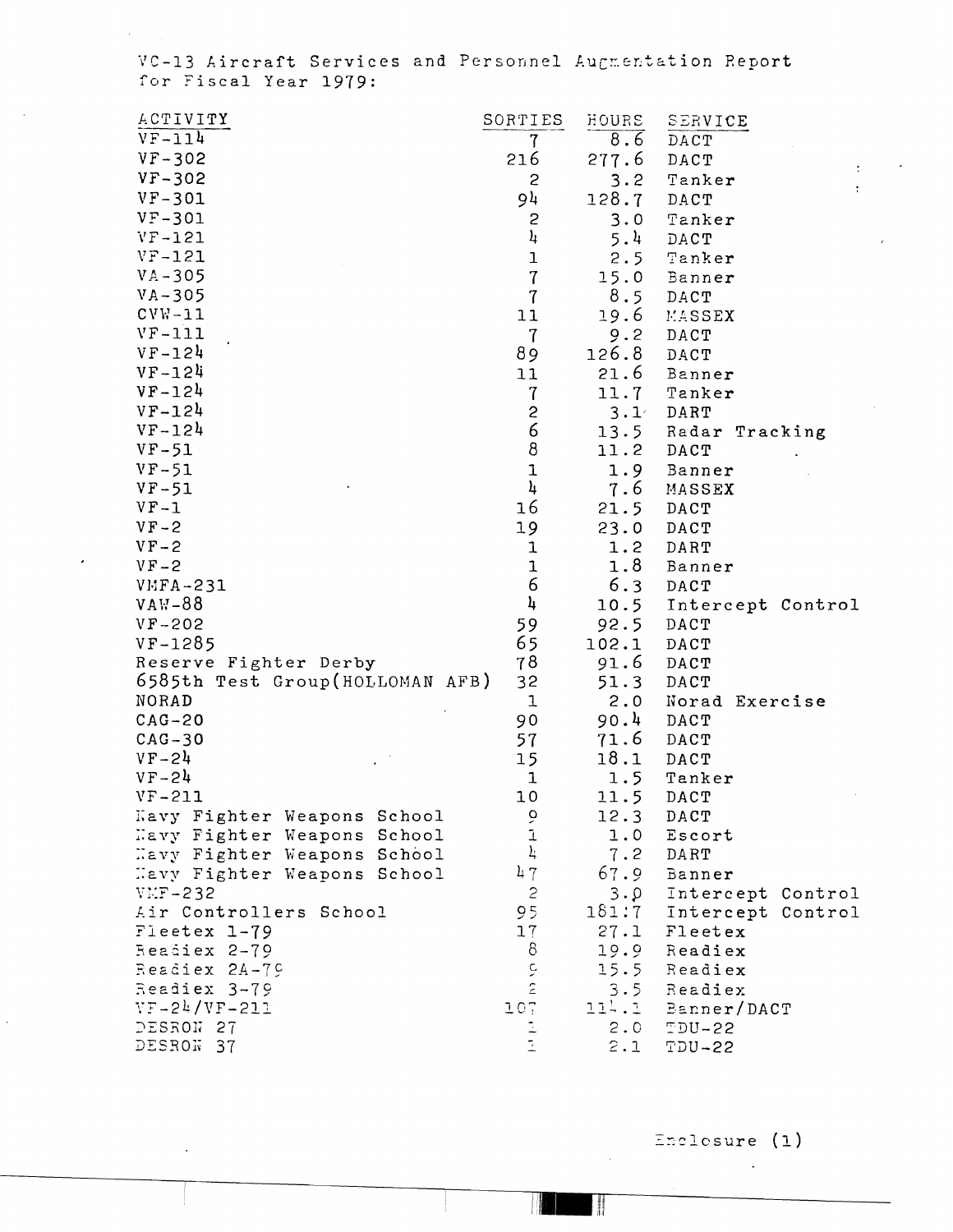WC-13 Aircraft Services and Personnel Auguentation Report for Fiscal Year 1979 (con't):

| ACTIVITY                                                                         | SORTIES                          | EOURS | SERVICE                                  |  |
|----------------------------------------------------------------------------------|----------------------------------|-------|------------------------------------------|--|
| DESRON 23                                                                        | $\mathbf 1$                      |       | 1.1 Radar Tracking                       |  |
| Fleet Training Group                                                             | $\mathbf{S}$                     |       | 5.0 Radar Tracking<br>$\sim 10$          |  |
| CHO Project AEGIS                                                                | 5                                | 9.8   | CHO                                      |  |
| Commander, Fighter Airborne                                                      |                                  |       |                                          |  |
| Early Warning Wing, Pacific                                                      | 5                                | 8.6   | MASSEX                                   |  |
| Commander, Fighter Airborne                                                      |                                  |       |                                          |  |
| Early Warning Wing, Pacific                                                      | 4                                |       | 6.8 Flt Surgeon Indoc.                   |  |
| USS SOUTHERLAND                                                                  | 3                                |       | 6.0 Radar Tracking                       |  |
| USS SOUTHERLAND                                                                  | $\overline{c}$                   |       | $4.1$ TDU-22                             |  |
| USS PANGER                                                                       | 6                                |       | 12.4 AAWEX                               |  |
| USS BROOKE                                                                       | $\frac{1}{4}$                    |       | 7.2 Radar Tracking                       |  |
| USS ELLIOTT                                                                      | $\mathbf 1$                      |       | 2.0 Radar Tracking                       |  |
| USS LANG                                                                         | $\epsilon$                       |       | 11.8 Radar Tracking                      |  |
| USS HIGBEE                                                                       | $\mathbf{c}$                     |       | 4.0 Radar Tracking                       |  |
| USS FANNING                                                                      | $\mathbf{l}_\mathbf{l}$          |       | 7.5 Radar Tracking                       |  |
| PES TARIQ                                                                        | $\overline{c}$                   |       | 4.6 Radar Tracking                       |  |
| USS CARPENTER                                                                    | 4                                |       | 10.5 TDU-22                              |  |
| USS HAMNER                                                                       | $\mathbf{3}$                     |       | $5.8$ TDU-22                             |  |
| USS BELLAU WOOD                                                                  | $\mathsf{S}$                     | 1.8   | Radar Tracking                           |  |
| USS RAMSEY                                                                       | $\mathsf{S}$                     | 3.7   | Radar Tracking                           |  |
| USS BERKELEY                                                                     | $\mathbf{h}$                     |       | 6.4 Radar Tracking                       |  |
|                                                                                  | $\mathbf 1$                      | 2.5   | $TDU-22$                                 |  |
| USS HOLLISTER                                                                    |                                  | 13.1  | Radar Tracking                           |  |
| USS MCKEAN                                                                       | 5<br>$\mathbf{c}$                | 4.7   | Radar Tracking                           |  |
| USS BELLEAU WOOD                                                                 | $\mathsf{S}$                     | 4.8   | Radar Tracking                           |  |
| USS DENVER                                                                       |                                  | 8.6   | $TDU-22$                                 |  |
| USS ROGERS                                                                       | $\frac{2}{2}$                    | 4.2   | Radar Tracking                           |  |
| USS NORTON SOUND                                                                 |                                  | 5.0   | $TDU-22$                                 |  |
| USCGS MIDGETT                                                                    | $\frac{3}{1}$                    | 1.3   | Radar Tracking                           |  |
| USS STEIN                                                                        |                                  |       | 2.4 Radar Tracking                       |  |
| USS O'BRIEN                                                                      | $\mathsf{S}$                     |       | 3.6 Radar Tracking                       |  |
| USS BERKLEY                                                                      | $\mathsf{S}$                     |       |                                          |  |
| USS BAINBRIDGE                                                                   | $\mathbf 1$                      |       | 1.9 Radar Tracking                       |  |
| USS MORGENTHAU                                                                   | $\mathbf{c}$                     |       | 3.9 Radar Tracking<br>5.7 Radar Tracking |  |
| USS DAVID R. RAY                                                                 | 3<br>$\overline{c}$              |       | Radar Tracking                           |  |
| USS DULUTH                                                                       |                                  | 3.1   | 14.7 Radar Tracking                      |  |
| USS LONG BEACH                                                                   | $\overline{7}$<br>$\mathfrak{S}$ |       | 2.8 TDU-22                               |  |
| USS OLDENDORF                                                                    |                                  |       | $1.8$ TDU-22                             |  |
| USS HOEL                                                                         |                                  |       | 5.3 MISSELEX                             |  |
| USS TARAWA                                                                       | $\frac{1}{2}$                    |       | 1.5, TDU-22                              |  |
| USS JOHN YOUNG                                                                   |                                  |       | 6.2 MASSEY                               |  |
| USS CORAL SEA                                                                    |                                  |       | 9.0 Radar Tracking                       |  |
| JES ASAKAZE                                                                      |                                  |       | 10.9 Radar Tracking                      |  |
| USS STANDLEY                                                                     | <b>UVELOW</b>                    |       | 2.5 Radar Tracking                       |  |
| USS ALAMO                                                                        |                                  |       | 3.2 Fadar Tracking                       |  |
| USS HALSEY                                                                       | $\overline{1}$                   |       |                                          |  |
| USS HENDERSON                                                                    |                                  |       | $1.5 - 50V - 22$                         |  |
|                                                                                  |                                  |       |                                          |  |
| Total hours flown in FY-79: 2680.0<br>Total service sorties flown in FY-79: 1365 |                                  |       |                                          |  |
| Total service hours flown in FY-79: 2076.5                                       |                                  |       |                                          |  |
|                                                                                  |                                  |       |                                          |  |

Percent of service hours to total hours: "3.87"

 $\tilde{\mathbb{Z}}$ 

Enclosure (1)

Π